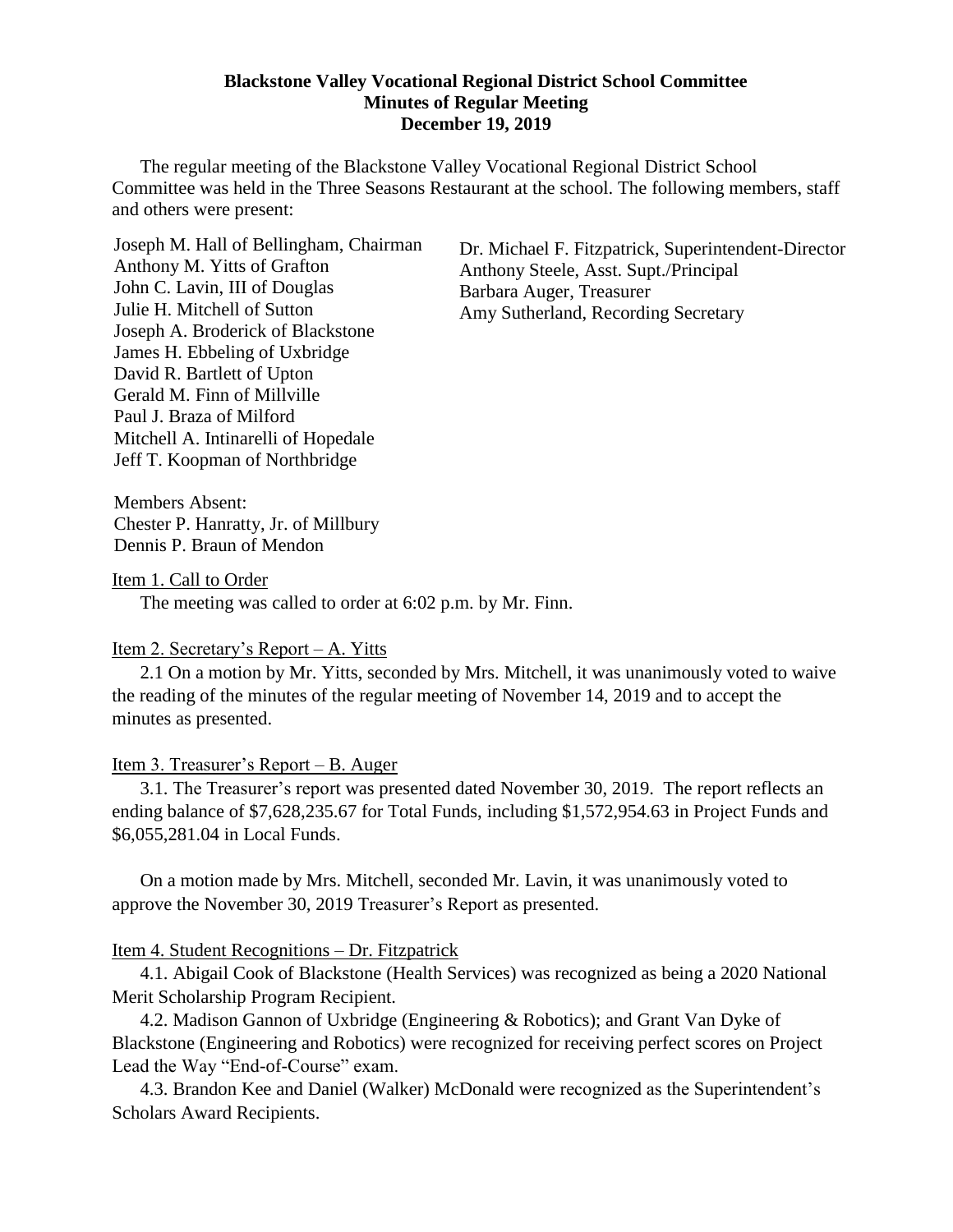## Item 5. Comments by Student Representatives – Isabella Caccavelli

The Committee was informed that the Holiday Fundraiser was a big success with many families benefitting from this endeavor. Thank you to all the families who donated to this fundraiser.

## Item 6. Vocational Director's Report – T. Belland, M. Connors & M. Denise

6.1. A formal presentation was provided in relation to program refinements. There were photographs shown on the enhancements to the Automotive Technology Department. Capital Skills Equipment purchases included a 3-D printing machine along with a CNC routing table, a vacuum forming machine, mechatronic kits, an AC/DC training unit, and a vinyl cutting machine.

6.2. The exploratory report was provided. The charts referenced in the presentation showed the percentages of students receiving their first choice of shop. There was a question asked if there is a way to analyze the data to see why students change after exploratory.

6.3. This was an extremely productive year in terms of District projects. The total projects completed were 606. The external requests for projects/services was 471. The internal requests for projects/services was 135. The total savings for the District taxpayers totaled \$119,574.00. The Health Services program has students working within the communities every day. There was a total of 1,300 community hours and a savings of up to \$15,000. This includes providing blood pressure clinics, screening for color blindness along with other services.

6.4. There are currently 90 students taking part in Co-op opportunities. The students have earned gross wages of \$200,000. There is a job connection page on our website which links past and present students along with future employers.

6.5. The General Advisory Committee Update was provided by Peter Wojnar. There are currently 442 members of the Advisory Committee. The major topics discussed during the 2019 year included budgets and equipment, industry certifications, impacts of new programs, program recruitment, new projects, new school projects, new frameworks, and curriculum challenges and scholarships. The Committee held its traditional advisory dinner. There were over 300 members who attended this event. The fundraising efforts will be used for senior class awards.

6.6. A delineation of all program advisory committee members was circulated through the School Committee. Following a confirmation that all School Committee members had an opportunity to examine the advisory membership, the Chair called for a vote. On a motion made by John Lavin III, seconded by Jeff Koopman, it was voted to approve the advisory board delegations.

# Item 7. Facilities Subcommittee Report – D. Bartlett

Mr. Bartlett provided an update from the Facilities Subcommittee. There was a meeting held on December 12, 2019. The gym floor refinishing has been completed. A hose on the plow needed to be repaired. There also needed to be a leak repaired on the transmission of the sander.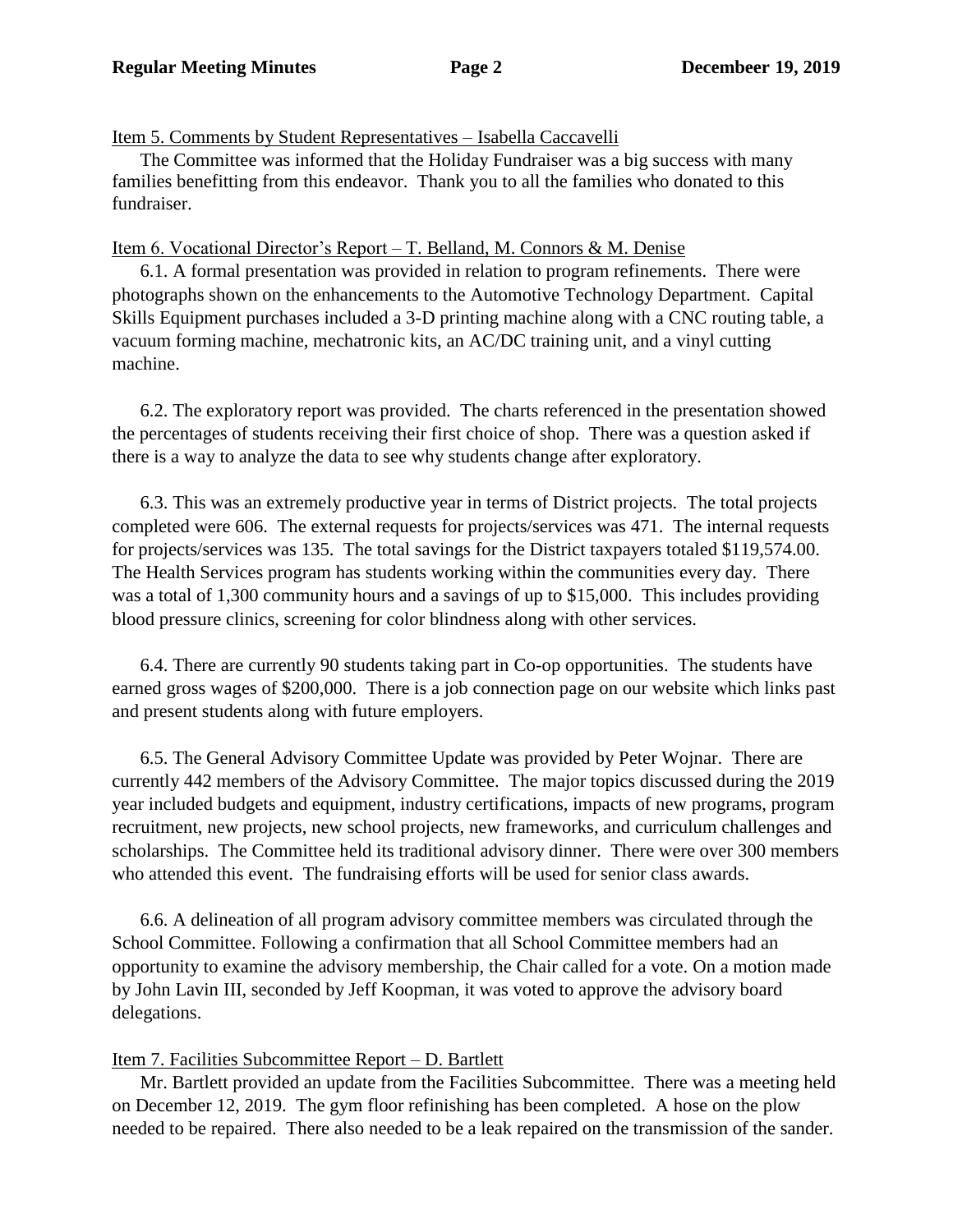The fleet of snow vehicles is aging. The budget for FY2021 was submitted with a 1.15% increase due to capital equipment which includes an all-season truck/plow.

### Item 8. Asst. Superintendent for Finance/Operations – K. Johnson

8.1. There was a Wellness Fair on December 11, 2019. The theme was helping, healing, harmony and giving back to the community. This was a successful event. Some of the activities included stress and the immune system, balancing work and family, plant based eating and other beneficial workshops. The Health Services students made 550 bags with custom gift tags for the meals provided to families throughout the valley.

8.2. The School Committee was informed that there was a Design Review meeting held on December 1, 2019 to review drawings, confirm scope of work, review initial cost estimates and project schedule. There was also discussion about the schematic design submission to MSBA. The initial projected budget for "construction" totaled \$1,322,862. Valley Tech representatives expressed concern over the price of \$56.72/sq. ft. and offered several changes suggested to the proposed budget. Another meeting was held on December 18, 2019 to review the preliminary schematic design binder submission which included the existing conditions, roofing report, structural analysis, HazMat report and recommendations along with designer cost estimated and MSBA project budget. The "construction" budget was reduced to \$1,277,879 or \$54.80/sq. ft., bringing the "Total Project" budget (per Form 3011) to \$1,642,765 and a potential reimbursement of 55% or \$903,521. Given actual experience with two previous projects, Valley Tech continued to express concerns about the cost per sq. ft. After a review of individual line items, the team identified ~ \$150,000 in budget reductions. The Owners Project Manager (OPM) warned of potentially understating the proposed budget as it could create risk for nonreimbursement for any amounts above the original cost estimate submitted to MSBA. The schematic design binder will be submitted on January 2, 2020 for the MSBA meeting to be held on February 13, 2020.

In addition to \$715,372 available in the Roof Capital Project, the district also has \$834,299 available in general building renovations that can be borrowed in order to fund the total project costs identified on Form 3011. Once final bids are received in April, and a contract awarded, any excess funds borrowed can be returned to the general building renovation capital project fund. Those funds can then be used to meet matching costs identified in the two most recent MA Skills Capital Project Grants.

As shared in the original concept provided to the School Committee, the District is selffunding this significant roof repair project. This approach enables our member communities to avoid any new debt expenses. Once final bids are received, and the contract has been awarded in April 2020, the District will realign and reimburse the various line items which subsidized the venture.

8.3. No line item transfers were needed.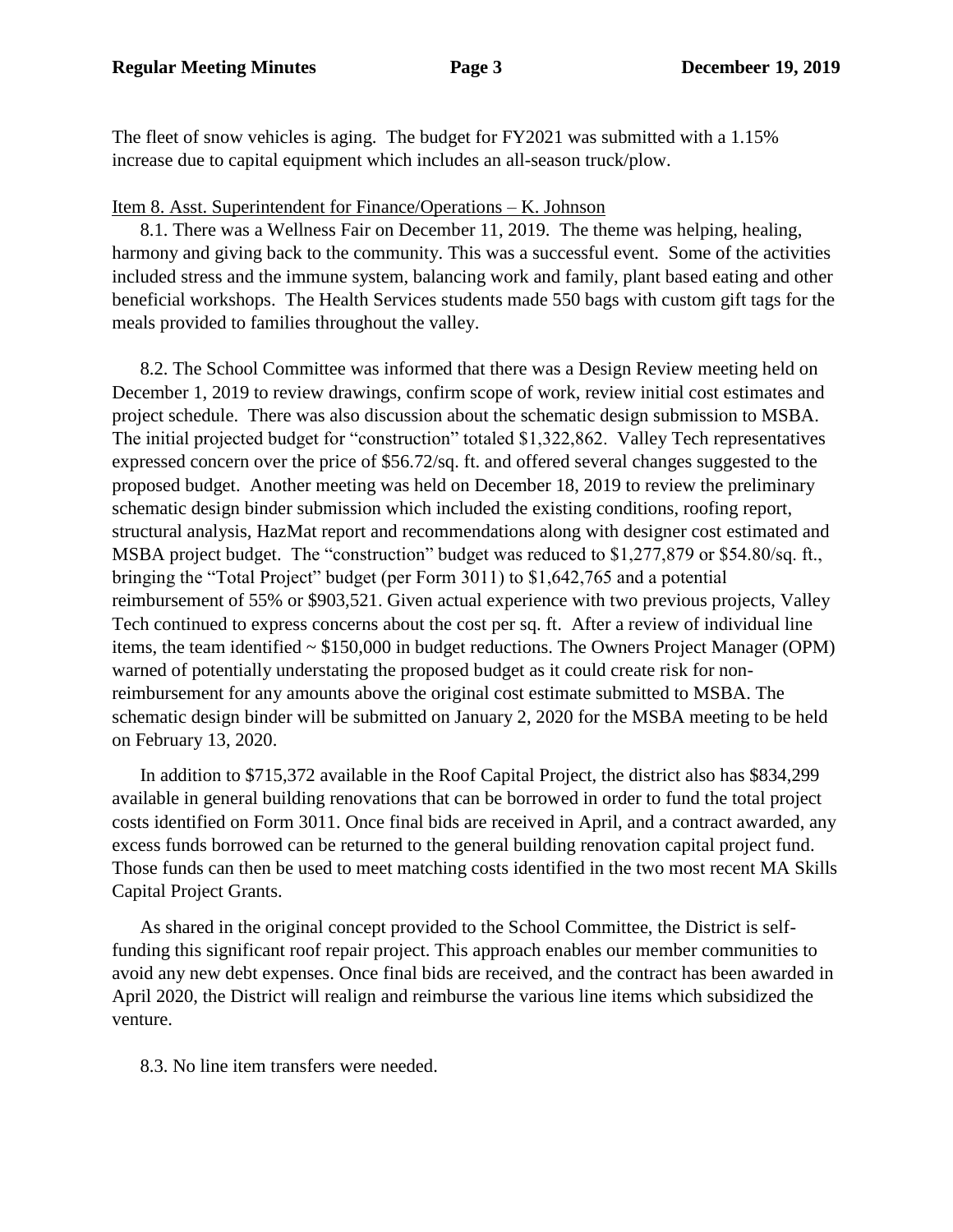8.4. Donation Approvals:

a. Blackstone Valley Vocational Regional School District is in receipt of a donation of a 2003 Ford Ranger XLT. On a motion made by John Lavin III, seconded by Julie Mitchell, it was voted to accept the donation of a 2003 Ford Ranger XLT.

b. Blackstone Valley Vocational Regional School District is in receipt of a donation of a 2001 Lexus RXS300. On a motion made by John Lavin III, seconded by Julie Mitchell, it was voted to accept the donation of a 2001 Lexus RXS300.

c. Blackstone Valley Vocational Regional School District is in receipt of a donation of a 2003 Volkswagen Beetle. On a motion made by Jeff Koopman, seconded by John Lavin III, it was voted to accept the donation of a 2003 Volkswagen Beetle.

d. Blackstone Valley Vocational Regional School District is in receipt of a donation of metal and pipe stock. On a motion made by John Lavin III, seconded by Jeff Koopman, it was voted to accept the donation of Metal and Pipe Stock.

e. Blackstone Valley Vocational Regional School District is in receipt of a donation of a 2007 Toyota Camry. On a motion made by John Broderick, seconded by Julie Mitchell, it was voted to accept the donation of a 2007 Toyota Camry.

There was a question about making sure the vehicles will not be stockpiled. It was communicated that the inventory of vehicles is low, and these vehicles will be used for the freshman to take apart and inspect.

# Item 9. Assistant Superintendent-Director's Report – A. Steele

9.1. BVT Fall Sports Award Ceremony took place on November 18, 2019. A pamphlet of the awards was provided to all School Committee members. It was another successful fall sports season.

9.2. The BVT parent/applicant Open House Night took place on November 20, 2019. This was a well-attended night with over 3,000 visitors.

9.3. The Sophomore Ring Ceremony & Dance was held on December 6, 2019. There were 260 students who participated. There was a change this year with the presenting of lapel pins to all students. The lapel pin provides a memorable keepsake for all students who may not be able to buy a ring.

9.4. The Committee was presented with a Student Blizzard Bag Proposal which would be a snow recovery pilot for 2019-2020 school year. There was contact with the Department of Education about putting together this proposal. All of the work in the Student Blizzard Bag Proposal is to be done when there is a snow day. The project for the students will take approximately 296 minutes and will be graded and recorded. A question was asked about the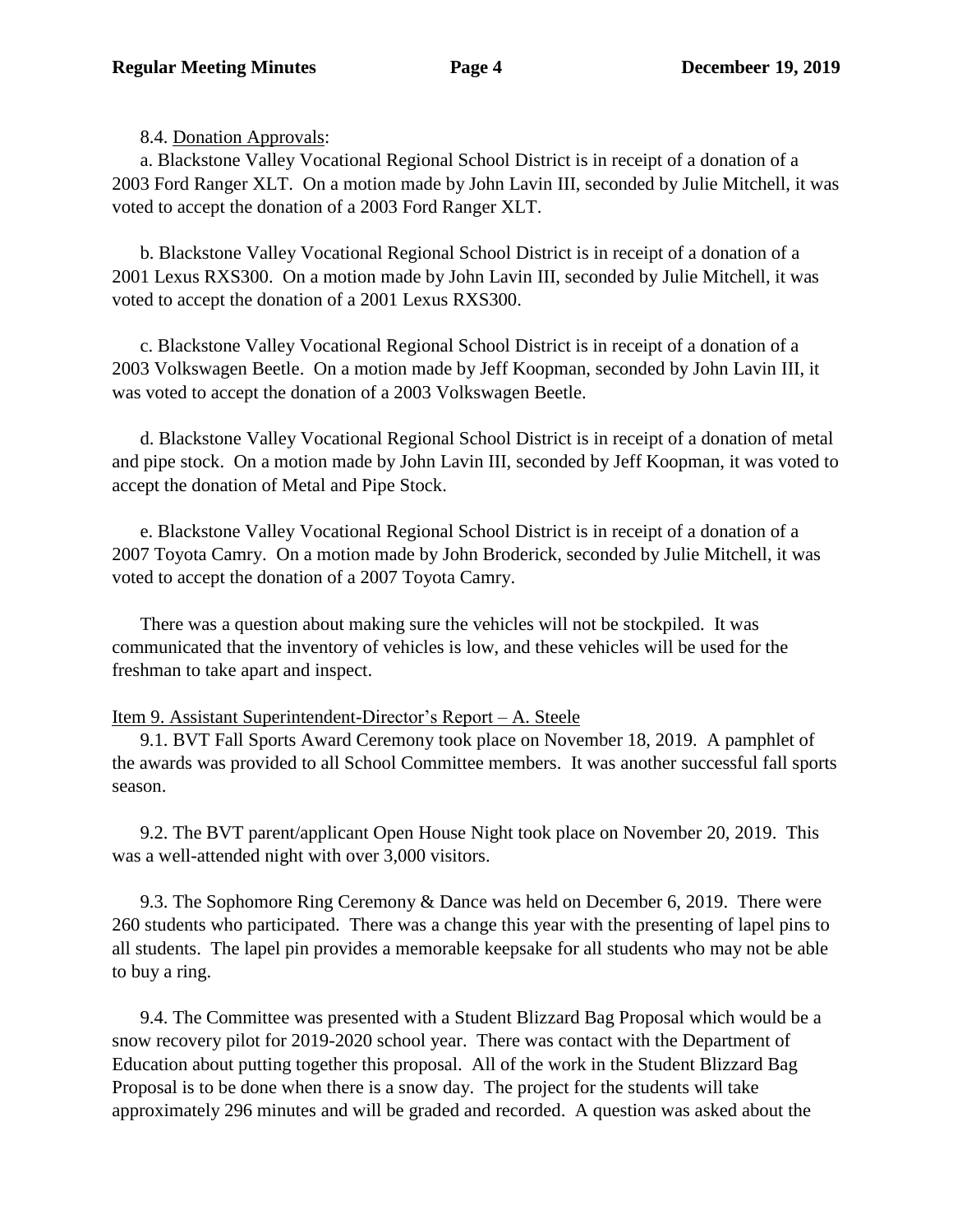burden to staff in managing this type of project. The recommendation was to discuss this with the Negotiation Subcommittee along with making sure it is reviewed by the school's attorney.

## 9.5. Out-of-State Trips

a. Ski & Snowboard Club: The Ski and Snowboard Club will be taking a trip to Mount Snow in Dover, Vermont on Saturday February 29, 2020. There will be 40-50 students attending. The proposed mode of travel will be FTI Charter Coach. On a motion made by John Lavin III, seconded by Julie Mitchell, it was voted to approve the Ski and Snowboard Club trip to Mount Snow on February 29, 2020.

b. Senior Class Trip Proposal – Class Officers & Advisors: A presentation was provided by Senior Class Advisor Jessica Mackenzie and Class President Cole Peterson for a Senior Trip to New York City. This trip will take place on May 18, 2020 to May 19, 2020. The agency organizing the tour is Educational Discovery Tours. Twenty-four-hour trip leaders and tour guides will participate. The itinerary of the events for the two days was provided. The senior class members were given a survey monkey questionnaire about where they would like to go, and New York City was the top choice. There will be events at school for those members who do not want to attend. To date, half of the senior class are interested in attending. There is fundraising ongoing to defer the cost. There can be arrangements made if there are students who do not have the funds to attend but would like to. It was suggested that a handout be provided to the students about the amount of extra money which will be needed to cover lunches and souvenirs.

On a motion made by David Bartlett, seconded by Paul Braza, it was voted to approve the Class of 2020 Trip to New York City on May 18, 2020 to May 19, 2020.

c. The Painting & Design Tech Group would like to go to the New England Institute of Technology in East Greenwich, RI on January 7, 2020. There will be 40 students participating. On a motion made by John Lavin III, seconded by Mitchell Intinarelli, it was voted to approve the out-of-state field trip to New England Institute of Technology on January 7, 2020.

# Item 10. Budget Subcommittee Report – J. Mitchell

Mrs. Mitchell explained that the calendar for the budget making process is in process.

10.1. The First Round Line Item Series: 1000, 3000, 4000, 5000 and 8000 have been discussed. The Committee is about half-way through the process. There was a review of salary wage and benefits, student and other school services, plant operation and facilities. Appreciation was extended to the Department Heads for their thoughtful budgets which includes needs versus wants. There will be another meeting held on January 2, 2020.

10.2. Further review of salary and related fringe benefits will continue as revenues are developed.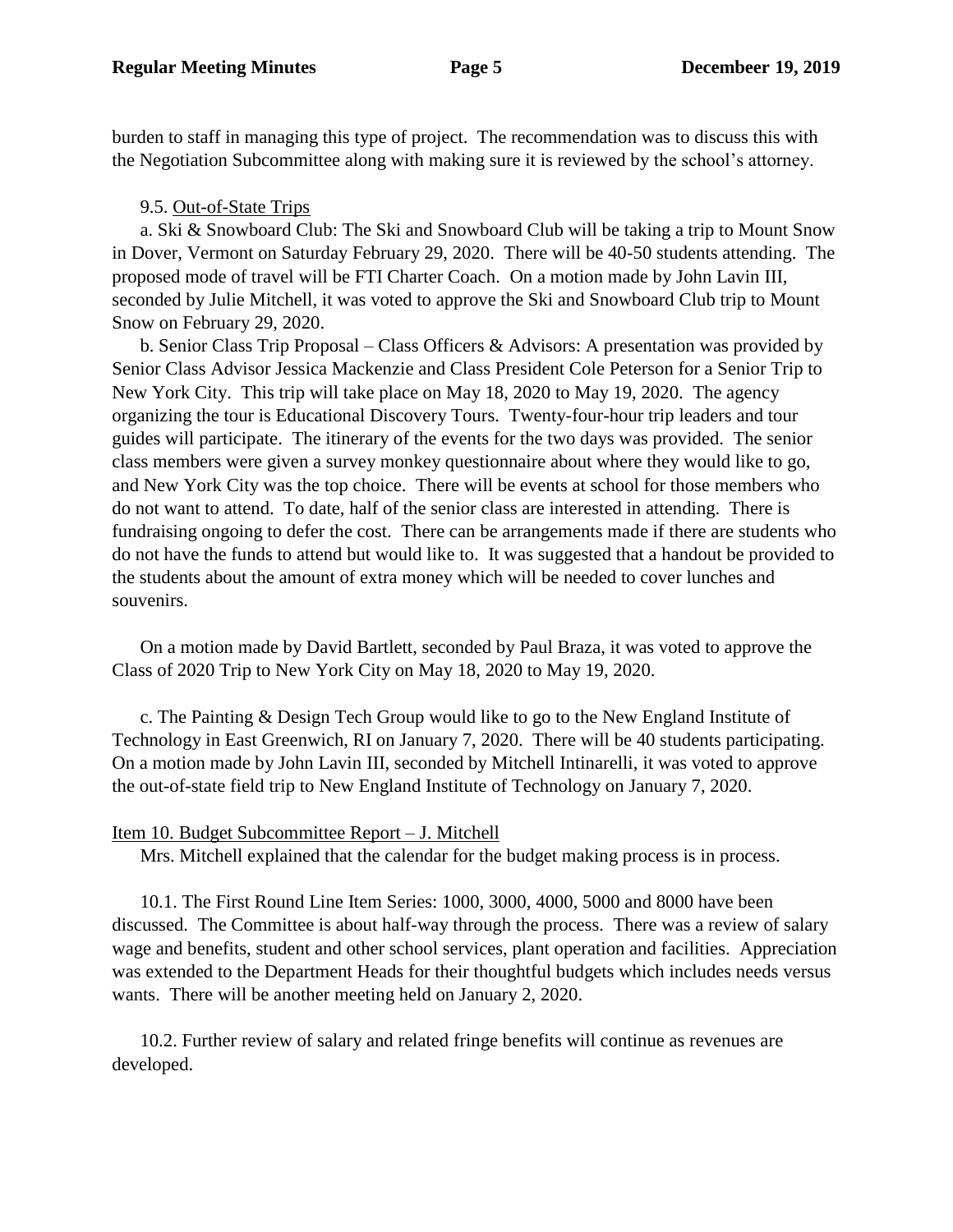Item 11. Superintendent-Director's Report – M. Fitzpatrick

11.1. A preliminary report was shared pertaining to the Annual Superintendent's Fund-raiser Dinner scheduled for March 19, 2020. This year's theme is Japan. On a motion made by John Lavin III, seconded by Mitchell Intinarelli, it was voted to approve the one-day liquor license for the event on March 19, 2020.

11.2. BVT Visitations/Tours

a. Blackstone Valley Education Foundation Executive Director, Jason Matthew, visited the school on November 19, 2019. Dr. Fitzpatrick looks forward to working with him.

b. The Rose Family, who lost a family member, made a donation for the Therapeutic Courtyard. Family members visited the Courtyard on November 19, 2019 and expressed how impressed they were with this very special area.

c. Mary Jane Handy, DOR Bureau of Accounts Director, visited the school on November 19, 2019. She had a working lunch with Kurtis Johnson and Dr. Fitzpatrick.

d. There was a Chief of Police Breakfast at BVT on November 26, 2019. This was well attended event.

# 11.3. Financial Donations

a. Charles River Bank is pleased to sponsor the Blackstone Valley Regional Vocational High School van for the 2020-2021 school year with a check in the amount of \$1,000.00.

b. bankHometown made a donation in the amount of \$2,500.00 to support the van transportation.

11.4. The School Committee was in receipt of the Winter 2019 BVT Newsletter.

# Item 12. New Business

12.1. Dr. Fitzpatrick is in receipt of a retirement letter dated December 12, 2019 from David Lewis effective June 30, 2020. He is also in receipt of a retirement letter dated December 16, 2019 Donald Rivers effective January 31, 2020.

12.2 The school is in receipt of MSBA correspondence supporting the pending \$4-milliondollar legislature approved funding.

Dr. Fitzpatrick attended the Court of Honor event in Blackstone on behalf of Eagle Scout Matthew Coppolino. Representative Soter and Board of Selectmen Bik also attended this event.

The Practical Nursing program graduation will take place on January 22, 2020.

# Item 13. Items for the Good of the Committee

The monthly compilation of news clippings and correspondence were made available for the School Committee to review. All members were informed that Blackstone Millville Regional High School Band has won the National Championship.

Item 14. Next Regularly Scheduled School Committee Meeting – January 16, 2020